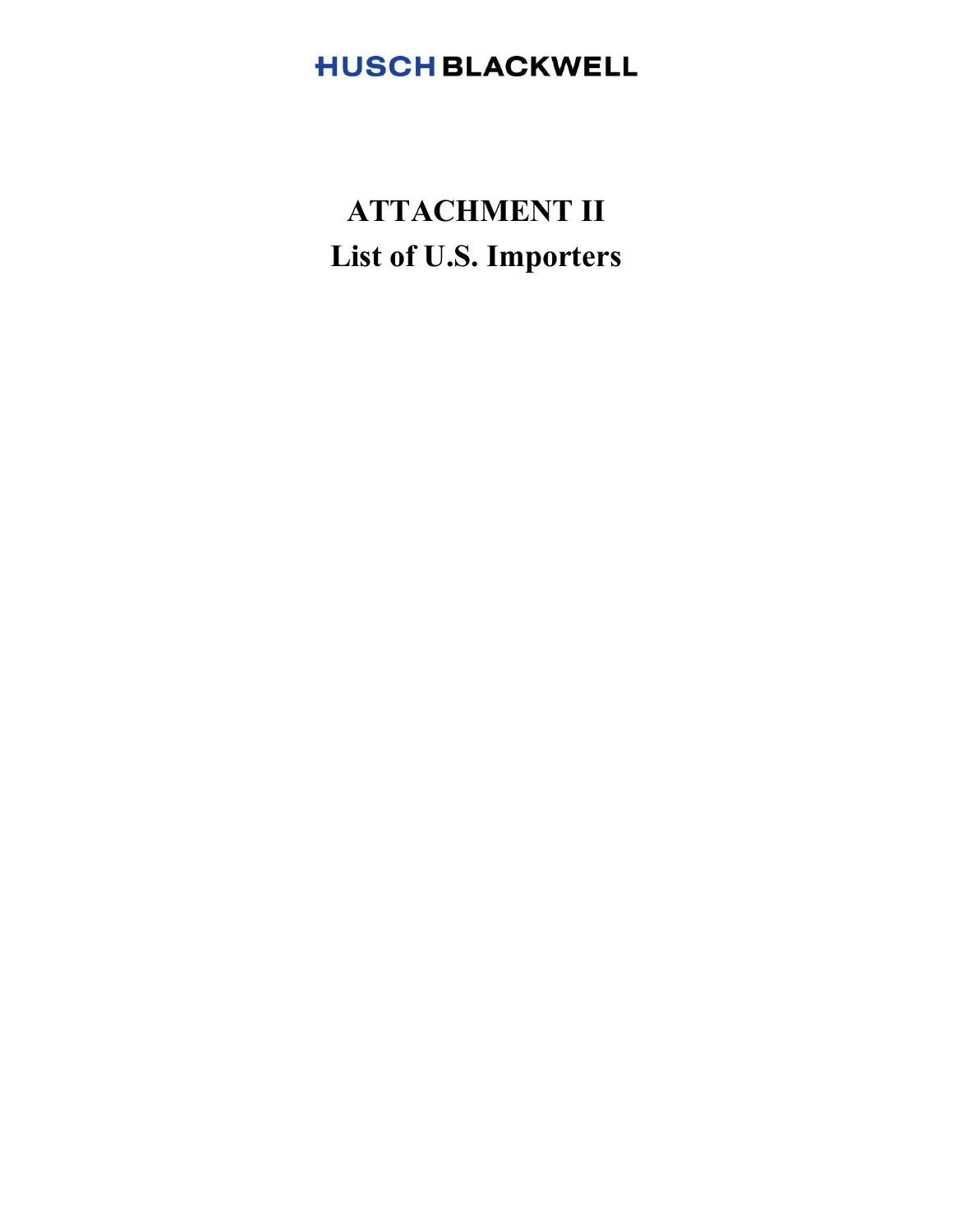#### **Acme Food Sales Inc.**

5940 1st Avenue South Seattle, WA 98108 Tel: (206) 762 5150 Fax: (206) 762 8629 Email: ems.plunkett@acmefood.com Web: http://www.acmefood.com/

#### **Aldi Inc. Corporate**

1200 N Kirk Rd Batavia, IL 60510 Tel: (630) 879-8100 Fax: N/A Email: help@instacart.com Web: https://corporate.aldi.us/en/

#### **Allied International Corp.**

101 Dover Rd NE Glen Burnie, MD 21060 Tel: (410) 424 4003 Fax: (410) 424 4004 Email: allied@alliedint.com Web: https://www.alliedint.com/

#### **Ambrosia Foods**

105 N Harvard St Hemet, CA 92543 Tel: (424) 353-1932 Fax: N/A Email: avalkai@ambrosia-foods.com Web: https://www.ambrosia-foods.com/

#### **Anchana International**

300 Paseo Sonrisa Walnut, CA 91789 Tel: (888) 588-4699 Fax: (909) 253-0008 Email: info@anchanaintl.com Web: https://www.anchanaintl.com/

#### **Atlanta Corp.**

1 Atalanta Plaza Elizabeth, NJ 07206 Tel: (908) 351 8000 Fax: (908) 351 1693 Email: info@atalanta1.com Web: https://www.atalantacorp.com/

#### **Atlantic Beverage Co.**

3775 Park Ave Edison, NJ 08820 Tel: (732) 548 5800 Fax: (732) 494 6115 Email: rochelle.g@atlanticbeverageco.com Web: https://www.atlanticbeverageco.com

#### **Atlantic Specialty Coffee**

40th Floor, 17 State St Suite 4000 New York, NY 10004 Tel: (212) 248 1190 Fax: (212) 248 4102 Email: ascitrade@ecomtrading.com Web: https://atlanticspecialtycoffee.com/

#### **Atlapac Trading Co. Inc.**

2240 Garfield Avenue Commerce, CA 90040 Tel: (323) 722 2472 Fax: (323) 726 3452 Email: timjr@atlapactrading.com Web: http://www.atlapactrading.com/

#### **Bellissimo Distribution LLC**

1777 Botelho Dr Ste 370 Walnut Creek, CA, 94596 Tel: (925) 472 8700 Fax: (713) 663 7768 Email: sales@BellissimoFoods.com Web: https://www.bellissimofoods.com/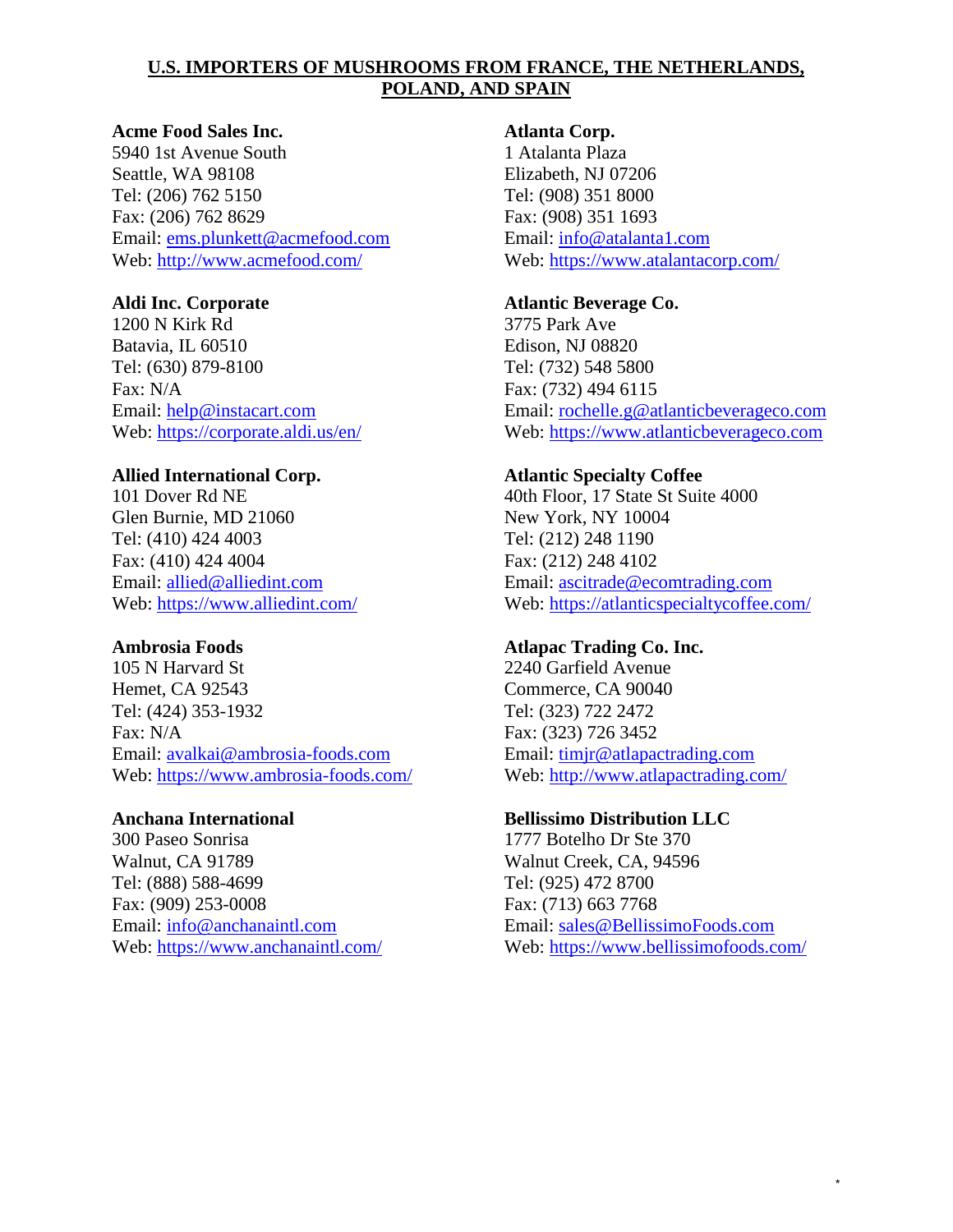#### **Blue Planet Foods Ltd.**

2409 River Woods Drive Naperville, IL 60565, USA Tel: (630) 428 2210 Fax: (630) 420 2568 Email: andy@blueplanetfoods.com Web: https://www.blueplanetfoods.com/

#### **Camerican International Inc.**

45 Eisenhower Dr Paramus, NJ 07652 Tel: (201) 587 0101 Fax: (201) 587 2040 Email: ashanking@camerican.com Web: https://www.camerican.com/

# **C.Pacific**

13503 Pumice St Norwalk, CA 90650 Tel: (562) 802 2199 Fax: (562) 802 3022 Email: sam.chan@cpacificfoods.com Web: https://www.cpacificfoods.com/

# **Caragol & Zaina Associates**

2145 14th Ave Vero Beach, FL 32960 Tel: (772) 778 3502 Fax: (772) 778 3505 Email: mimi@caragolzaina.com Web: http://www.caragolzaina.com/

# **Cascade Fruit Marketing Inc.**

Southwest Parkway Avenue Wilsonville, OR 97070 Tel: (503) 570 2871 Fax: (503) 570 2849 Email: vance@foodguys.com Web: https://foodguys.com/

#### **Costas Provisions**

255 Southampton Street Boston, MA 02118 Tel: (617) 427 0900 Fax: (617) 427 2892 Email: info@costasprovisions.com Web: https://www.costasprovisions.com/

#### **Cremosa Food Co. Llc**

5 Park Drive Melville, NY 11747 Tel: (631) 752 0328 Fax: (631) 752-3358 Email: mfrancisci@cremosafood.com Web: https://www.cremosafood.com/

# **Dependable Foods**

29 Executive Ave Edison, NJ 08817 Tel: (732) 287 8838 Fax: N/A Email: N/A Web: https://www.dependablefood.com/

# **Ds International Traders Llc**

5849 Smithway St Commerce, CA 90040 Tel: (323) 725 1045 Fax: (323) 725-1049 Email: info@californiadelight.com Web: https://www.californiadelight.com/contact.ht ml

# **Edward & Sons Trading Co. Inc.**

P.O. Box 1326 Carpinteria, CA 93014 Tel: (805) 684 8500 Fax: (805) 684 8220 Email: operations@edwardandsons.com Web: https://www.edwardandsons.com/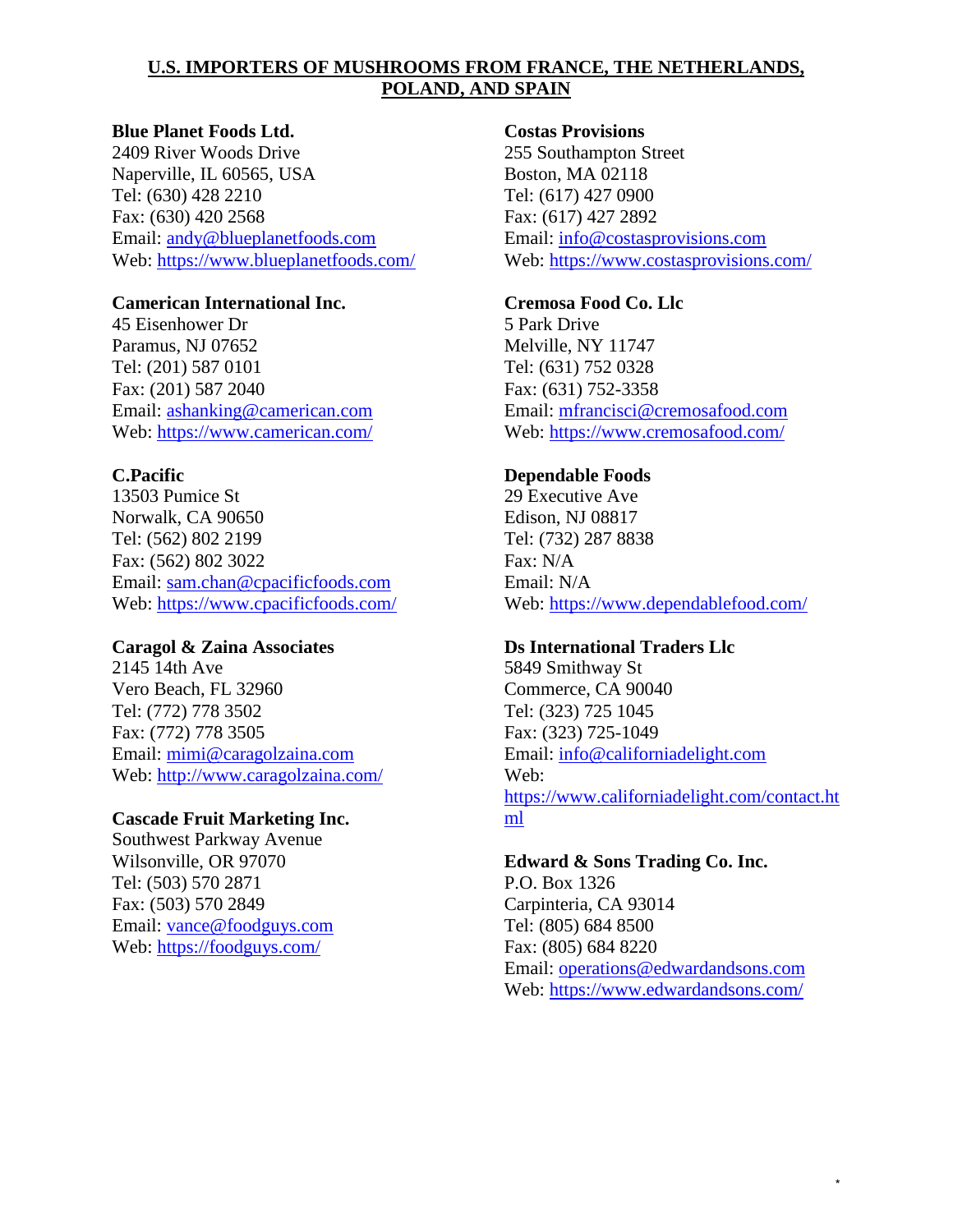#### **Foods Americas, Inc.**

48 S. Franklin Turnpike, Suite 204 Ramsey, NJ 07746 Tel: (201) 661 8864 Fax: (201) 962 8188 Email: rd@rdfoods.us Web: https://www.rdfoodsamericas.com/

#### **Ferraro Foods Inc.**

287 South Randolphville Road Piscataway Township, NJ 08854 Tel: (732) 424 3400 Fax: (732) 424 3401 Email: lcasa@ferrarofoods.com Web: https://www.ferrarofoods.com/

#### **Finesaler Llc**

Water Willow Drive DeLand, FL 32720 Tel: (914) 732 3111 Fax: (203) 485 9546 Email: order@finesaler.com Web: http://finesaler.com/

#### **Foodforce Enterprise Inc.**

617 Cepi Drive Chesterfield, MO 63005 Tel: (636) 536 6881 Fax: (636)-536-6780 Email: info@foodforceinc.com Web: https://www.foodforceinc.com/

#### **Greco & Sons Inc.**

1550 Hecht Dr Bartlett, IL 60103 Tel: (630) 837 9900 Fax: N/A Email: ILsales@grecoandsons.com Web: https://www.grecoandsons.com/

#### **Heb Grocery Co. Lp**

646 S Main Ave San Antonio, TX 78204 Tel: (210) 938 8000 Fax: (210) 938 8169 Email: shaw.pam@heb.com Web: https://www.heb.com/

# **J. A. Kirsch Corp.**

1086 Teaneck Road Teaneck, NJ 07666 Tel: (201) 862 0100 Fax: (201) 862 0866 Email: mark@jakirsch.com Web: https://www.jakirsch.com/

# **Jefi Enterprise (Usa) Inc.**

2330 Pinehurst Dr Tustin, CA 92782 Tel: (714) 389 0688 Fax: N/A Email: koji@jefiusa.com Web: https://www.jefiusa.com/

# **Kari Out Co.**

399 Knollwood Rd White Plains, NY 10603 Tel: (800) 433 8799 Fax: (914) 580 3248 Email: imports@kariout.com Web: https://www.kariout.com/

#### **Kenover Marketing Corp.**

72 New Hook Rd Bayonne, NJ 07002 Tel: (718) 369 4600 Fax: (718) 369 1470 Email: shd@kayco.com Web: https://www.kayco.com/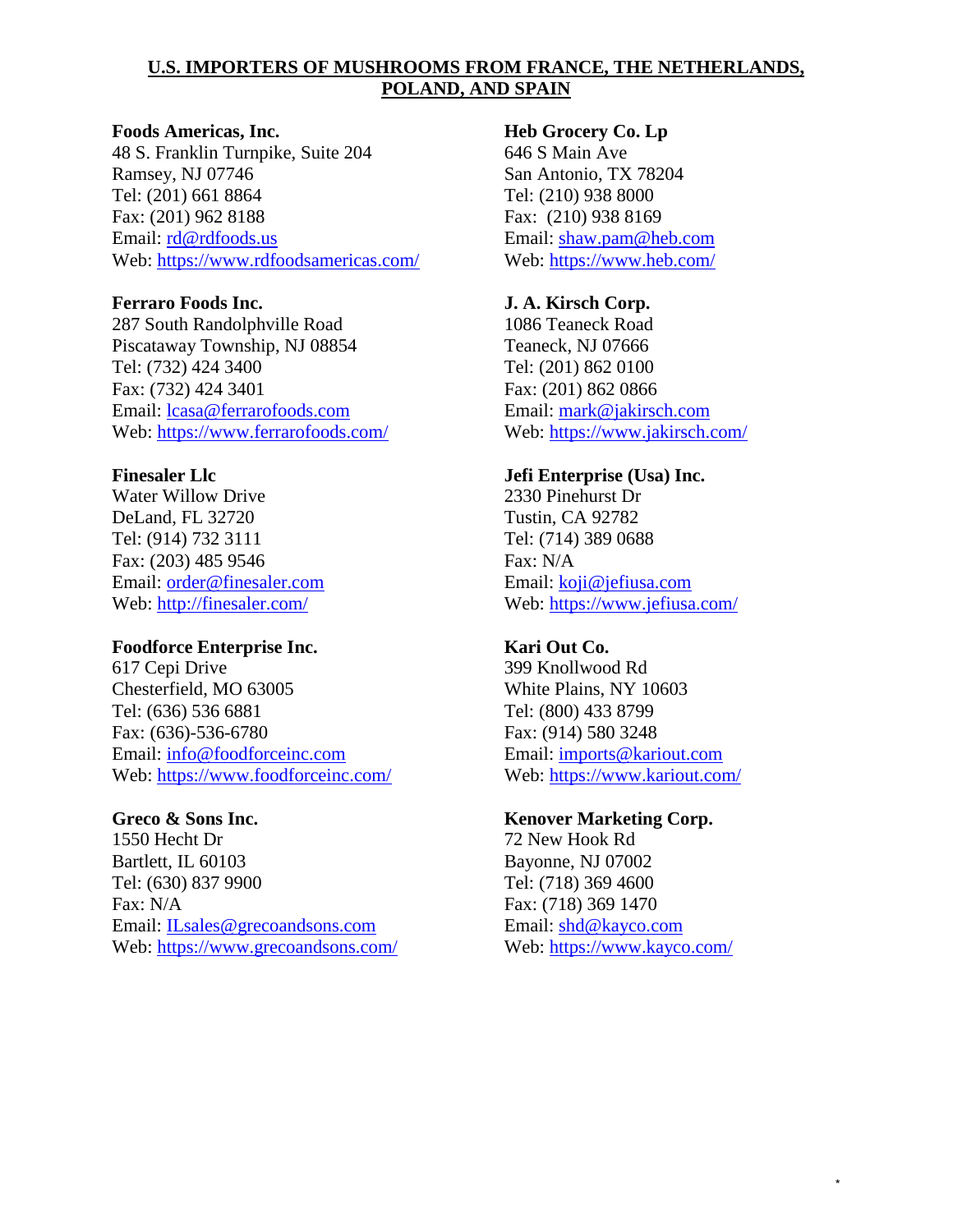# **L.F.I. Inc.**

271 U.S. 46 Fairfield NJ 07004 Tel: (973) 882 0550 Fax: (973) 882 0554 Email: lfialicia@aol.com Web: http://www.lfiincorporated.com/

# **Liberty Gold Fruit Coy.**

500 Eccles Ave South San Francisco, CA 94080 Tel: (650) 583 4700 Fax: (650) 583 4770 Email: harry@libertygold.com Web: http://www.libertygold.com/index.html

# **Limson Trading Inc.**

200 Connecticut Ave Norwalk, CT 06854 Tel: (616) 530 3110 Fax: N/A Email: information@limsontrading.com Web: https://www.limsontrading.com/home

# **Marav Usa**

10 Chief William C Forst Ln Ewing Township, NJ 08628 Tel: (718) 475 1331 Fax: N/A Email: steve@bingowholesale.us Web: https://bingowholesale.us/

# **Mario Camacho Foods**

2502 Walden Woods Drive Plant City, FL 33566 Tel: (813) 305 4534 Fax: (813) 305 4546 Email: jrc@mariocamachofoods.com Web: https://www.mariocamachofoods.com/

#### **Meijer Inc.**

2929 Walker Avenue NW Grand Rapids, MI 49544 Tel: (616) 735 8092 Fax: (616) 791-5349 Email: emsara.bolster@meijer.com Web: https://www.meijer.com/

# **Mitsui Foods Inc.**

15 Maple St Norwood, NJ 07648 Tel: (201) 750 0500 Fax: (201) 750 0145 Email: import@mitsuifoods.com Web: https://www.mitsuifoods.com/

# **Monaco Foods Inc.**

1571 W Copans Rd Pompano Beach, FL 33069 Tel: (954) 580 4400 Fax: N/A Email: imports@monacofoods.com Web: https://www.monacofoods.com/

# **Mr. Price**

P O Box 362213 San Juanm, Puerto Rico 00936 Tel: (787) 793 7374 Fax: N/A Email: info@mrpricepr.com Web: http://www.mrpricepr.com/

# **Napoli Foods Inc.**

10 Knotter Dr Cheshire, CT 06410 Tel: (203) 419 5000 Fax: (203) 756 6020 Email: msuarez@maireeforwarding.com Web: https://napolifoodsinc.com/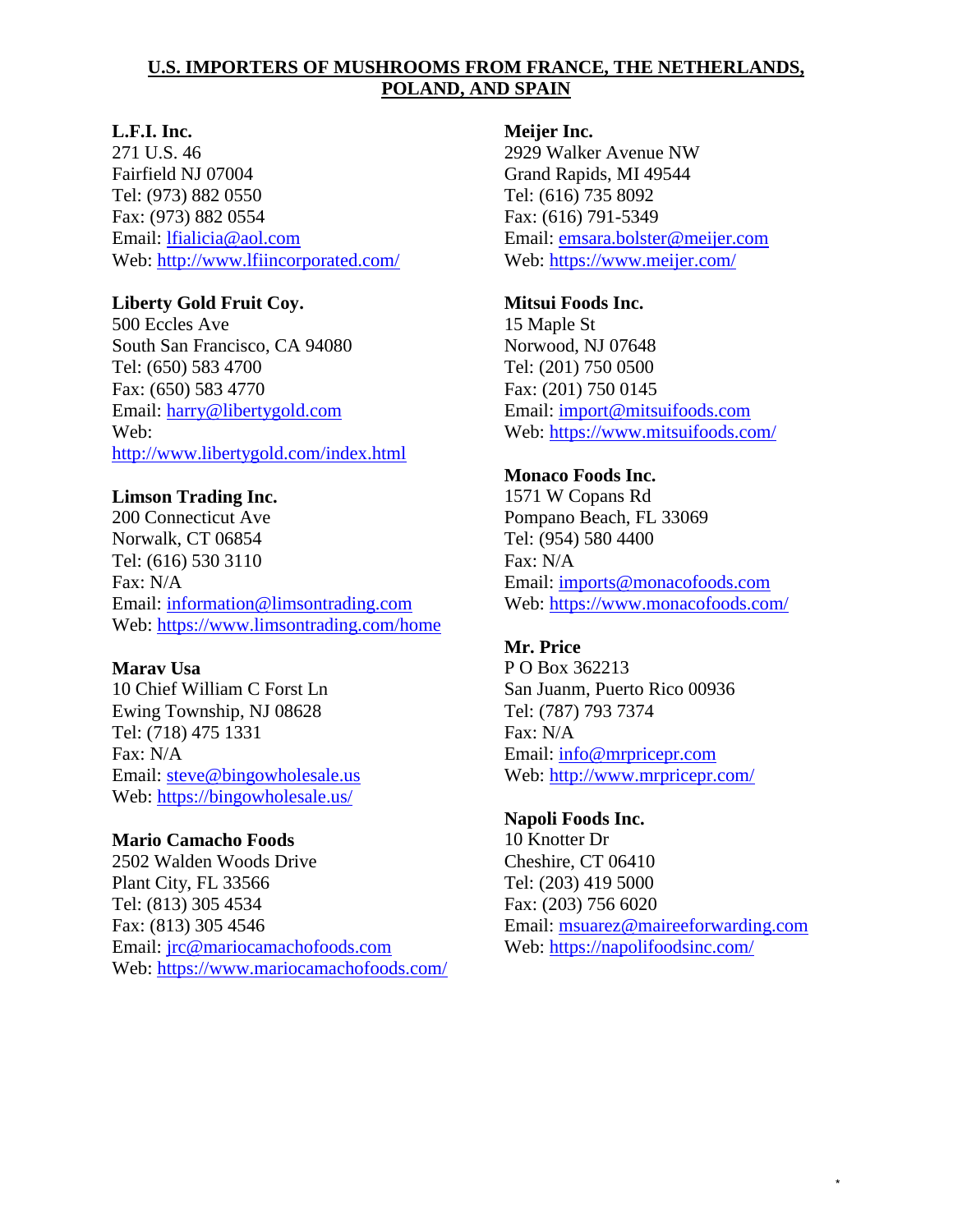#### **National Food Trading Corp.**

53 S Broad St Ridgewood, NJ 07450 Tel: (201) 825 6214 Fax: (201) 825 6226 Email: info@nationalcortina.com Web: https://nationalcortina.com/

# **Nemco Food Trading Inc.**

207 Bedford St Lakeville, MA 02347 Tel: (508) 923 0066 Fax: N/A Email: lbarbosa@nemcoimports.com Web: https://www.nemcofoods.com/

# **Northeast Marketing Co.**

207 Bedford St Lakeville, MA 02347 Tel: (508) 923 0066 Fax: N/A Email: nemcolb@comcast.net Web: N/A

# **Omega Foods Llc**

57 Fairhaven Drive Allendale, NJ 07401 Tel: (201) 825 6611 Fax: N/A Email: info@omegafoods.com Web: https://www.omegafoods.com/

#### **Optimus Inc.**

1000 NW 159th Dr Miami, FL 33169 Tel: (305) 758 9282 Fax: (305) 758 0008 Email: exportsales@markys.com Web: https://www.markys.com/

# **Paris Gourmet Of New York**

145 Grand Street Carlstadt, NJ 07072 Tel: (201) 939 5656 Fax: (201) 939 5613 Email: info@parisgourmet.com Web: https://www.parisgourmet.com/

# **Place Vendome Corp.**

3315 Hubbard Road Hyattsville, MD 20785 Tel: (301) 772 9700 Fax: (301) 772 9722 Email: N/A Web: N/A

# **Port Royal Sales**

95 Froehlich Farm Blvd Woodbury, NY 11797 Tel: (516) 921 8383 Fax: (516) 921 8488 Email: wwellner@portroyalsales.com Web: https://www.portroyalsales.com/

# **Purcell International**

2499 N Main St Walnut Creek, CA 94597 Tel: (925) 933 6100 Fax: (925) 933 3335 Email: prcl@purcell-intl.com Web: https://www.purcell-intl.com/

# **R.E.L. Corp.**

1301 Broad St Utica, NY 13501 Tel: (315) 738 4370 Fax: (315) 724 4173 Email: info@casaimports.com Web: https://casaimports.com/